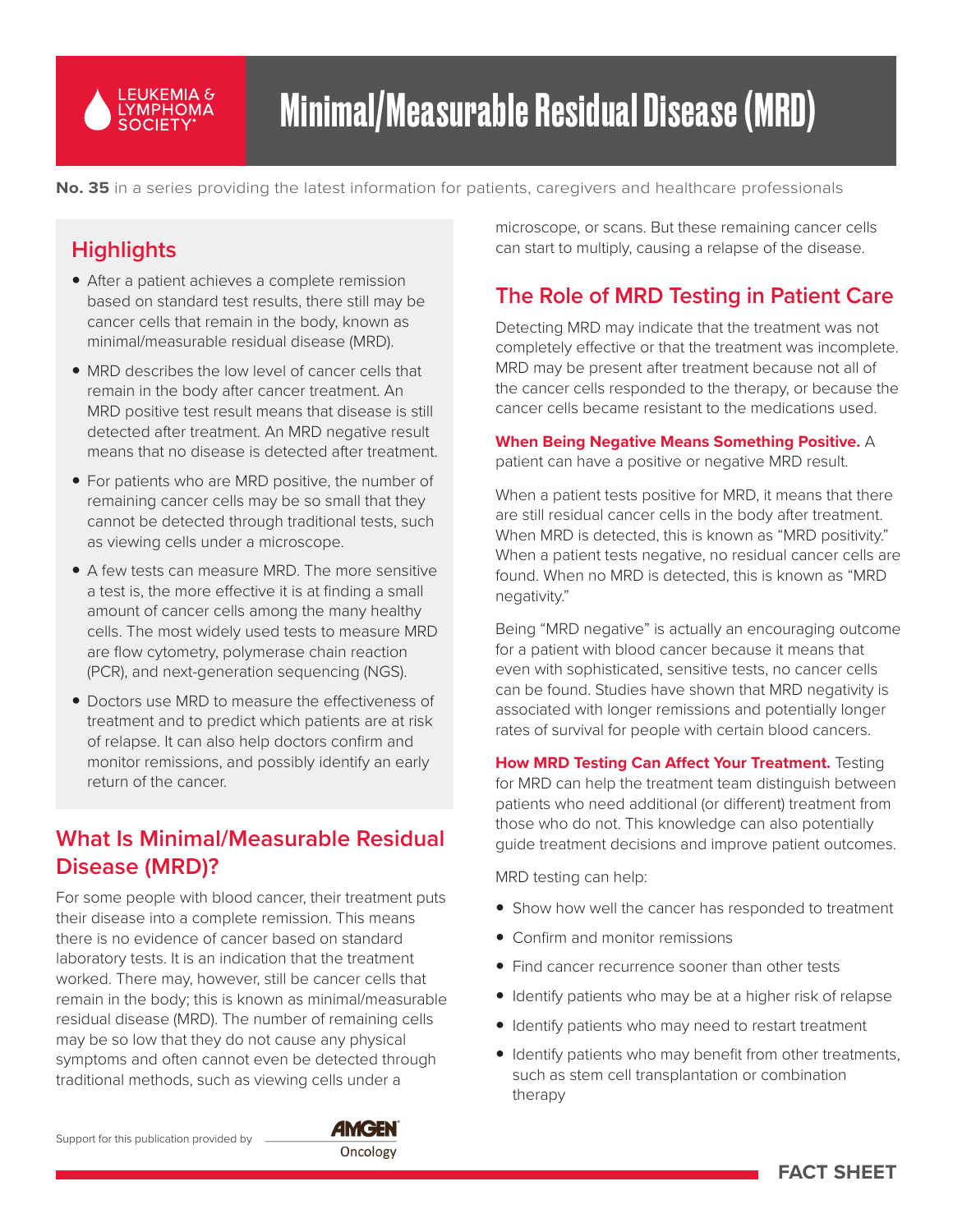**When to Test for MRD.** There are different criteria for when to test for MRD, based on factors specific to the patient's disease. Patients may be tested after the final cycle of a planned combination therapy, before or after bone marrow transplantation, during treatment to confirm the depth of remission, after one year on maintenance therapy, at regular intervals after treatment is completed, or at other specific times.

## **Tests Used to Detect MRD**

MRD testing uses highly sensitive methods that can look for a small number of cancer cells in a very large sample of cells. The most widely used tests are flow cytometry, polymerase chain reaction (PCR), and next-generation sequencing (NGS). These tests use samples of bone marrow cells (taken by bone marrow "aspiration") and/or peripheral blood cells (taken from blood, through a vein). Bone marrow aspiration is a procedure in which a small sample of bone marrow is removed.

**Flow Cytometry.** Flow cytometry is a technique that evaluates individual cells by checking for the presence or the absence of certain protein markers on cell surfaces. A fresh bone marrow sample is required for reliable results. The bone marrow sample is treated with special antibodies that stick only to the cells that have a specific protein on them. Based on how the flow cytometry is set up, this approach can find one cancer cell among 10,000 to 100,000 normal bone marrow cells. Results can be available in less than one day.

**Polymerase Chain Reaction (PCR).** This technique can identify cancer cells based on their characteristic genetic abnormalities, such as mutations or chromosomal changes. PCR essentially increases or "amplifies" small amounts of specific pieces of either DNA or RNA to make them easier to detect and count. As a result, PCR can detect genetic abnormalities even when a very small number of cancer cells remain. The test is done with bone marrow or blood cells. With PCR, it is possible to identify one cancer cell within 100,000 normal cells. It may take approximately 5-14 days for test results to be available.

**Next-Generation Sequencing (NGS).** This technique refers to a number of different sequencing technologies. NGS tests can rapidly examine stretches of DNA or RNA. NGS can detect mutations and other genetic abnormalities in DNA extracted from a bone marrow aspirate sample. This approach offers the potential

for increased sensitivity—it can detect one cancer cell in one million bone marrow cells checked. Test results are usually available within 10-14 days. Both fresh and frozen/stored samples can be used for NGS-based MRD testing. The US Food and Drug Administration (FDA) has approved a test called clonoSEQ®, an NGS test designed to detect MRD in B-cell acute lymphoblastic leukemia (ALL) and myeloma.

**For more information about the techniques mentioned above, please see the free LLS publication** *Cancer Molecular Profiling***.**

## **MRD Testing in Specific Blood Cancers**

The type of MRD testing used varies depending on the type of blood cancer.

#### **Acute Lymphoblastic Leukemia (ALL)**

- MRD is detected through flow cytometry, PCR and NGS, such as the clonoSEQ®.
- Testing for MRD is routine in the treatment of children and adults with ALL.
- Studies show that the presence of MRD can predict the effectiveness of a given treatment after the induction phase of ALL treatment.
- The results of MRD testing can help identify which patients are at higher risk for relapse, allowing for earlier or additional treatments. MRD test results may also determine which patients may benefit from a bone marrow transplantation.

#### **Chronic Myeloid Leukemia (CML)**

- MRD is detected through a special PCR test called reverse transcription polymerase chain reaction (RT-PCR).
- RT-PCR can detect the messenger RNA produced by the Philadelphia (Ph) chromosome, which is found in 99 percent of all CML patients.
- RT-PCR can detect one Philadelphia-chromosome cell among 100,000 normal cells.
- MRD monitoring helps predict treatment resistance and guide the course of treatment.
- RT-PCR is one factor used in deciding whether to discontinue or change tyrosine kinase inhibitor (TKI) therapy.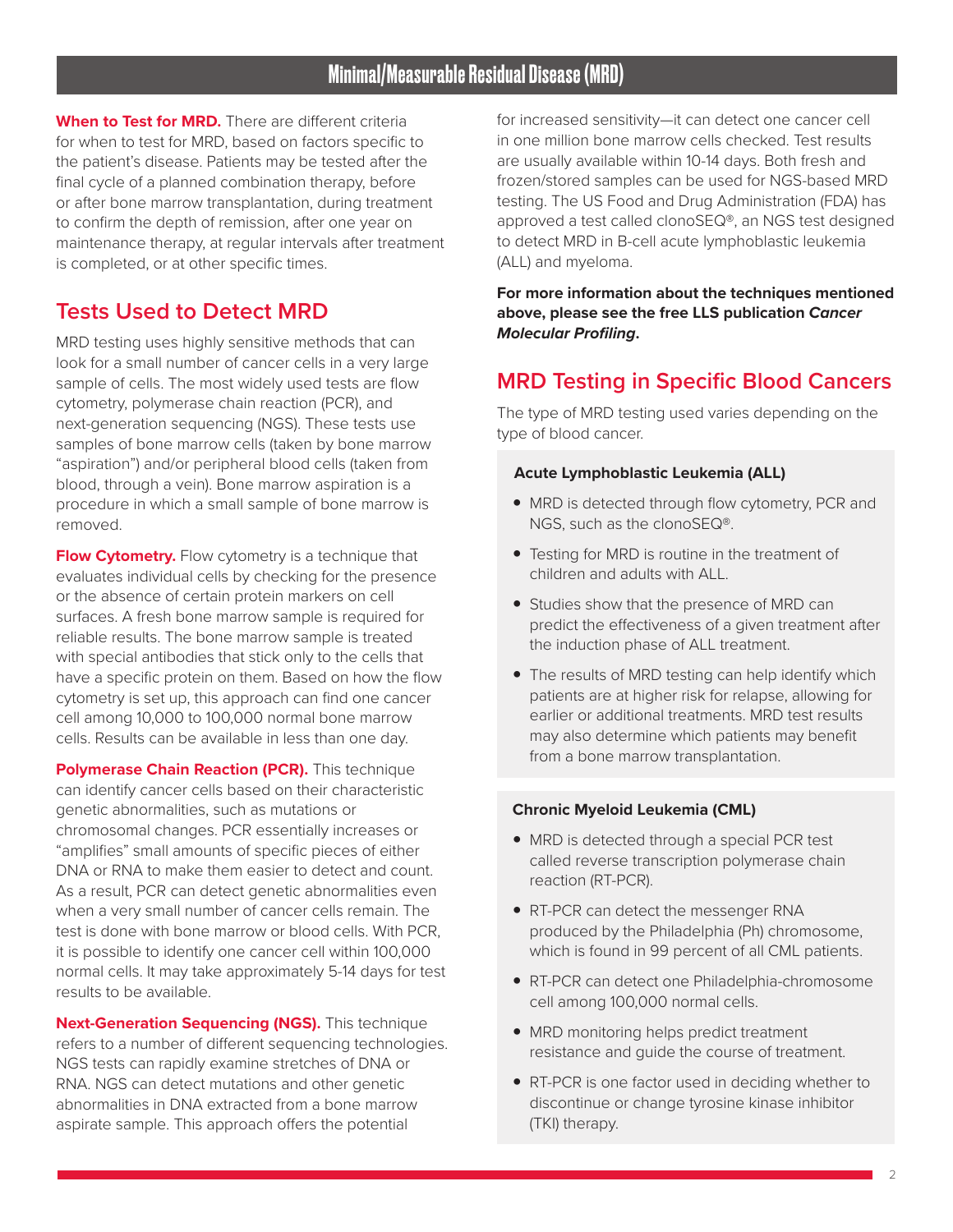#### **Myeloma**

- The most widely used methods to test MRD in myeloma are flow cytometry and NGS, such as the clonoSEQ®.
- Imaging techniques such as PET-CT scans, in addition to other tests, allow doctors to find myeloma outside the bone marrow.
- At present, researchers are trying to determine exactly when MRD testing should be done.
- Studies have shown that patients who achieve an MRD-negative status after myeloma treatment live longer without disease progression.

#### **Acute Myeloid Leukemia (AML)**

- MRD testing for AML is still under investigation and is being evaluated in clinical trials.
- MRD testing for AML is most often detected by flow cytometry and PCR.
- Studies in both children and adults with AML have demonstrated a correlation between the presence of MRD and risk of relapse.

#### **Chronic Lymphocytic Leukemia (CLL)**

- MRD testing has become widespread in CLL clinical trials, but it is not currently part of routine patient management for CLL.
- MRD testing for CLL is detected by flow cytometry, PCR and NGS.
- In research studies, patients who remained MRDnegative after the end of CLL therapy had better treatment outcomes.

#### **Lymphoma**

- MRD testing is being studied in clinical trials for patients with follicular, mantle cell and diffuse large B-cell lymphoma (DLBCL), but it is not currently part of day-to-day clinical practice.
- MRD in lymphoma is detected through flow cytometry, PCR and NGS.
- Several studies have shown that lymphoma patients who achieved remission after treatment and were also MRD negative were more likely to remain in remission than patients who had achieved remission but who were MRD positive.

# **Will Insurance Cover MRD Testing?**

MRD tests are considered specialized tests and can be expensive. Patients need to be aware that MRD testing may require prior authorization from an insurance provider. When MRD testing is ordered by the doctor, the sample may be sent to an out-of-network laboratory because not all laboratories have the capability to perform MRD testing. This can result in out-of-network fees for patients. Ask your treatment team to inform you if an MRD sample is being sent out to a laboratory. Speak to your insurance provider to find out the cost of MRD testing.

Patients may want to ask their treatment team the following questions:

- Do I need MRD testing for my specific cancer?
- What type of MRD testing do I need?
- Will my insurance plan cover MRD testing?
- Will I need pre-authorization from my insurance provider before the test is done?
- $\bullet$  If the MRD testing is not covered by insurance, is there any financial assistance available to complete the necessary testing?
- Where will the MRD test take place?
- How often will MRD testing be needed during and after treatment?
- How long will it take to get MRD results?
- How will the results of the MRD testing affect my treatment?

For more information and resources on coping with the financial aspects of cancer care, please see the LLS booklet *Cancer and Your Finances*. You can also contact LLS Information Specialists at (800) 955-4572 for information about financial assistance programs.

**Feedback.** To make suggestions about the content of this booklet, visit www.LLS.org/PublicationFeedback.

## **Acknowledgment**

The Leukemia & Lymphoma Society appreciates the review of this material by:

#### **Michelle M. Le Beau, PhD**

Chief Scientific Officer Cancer Prevention and Research Institute of Texas Austin, TX Professor Emerita of Medicine, Section of Hematology/Oncology Director Emerita, University of Chicago Medicine Comprehensive Cancer Center University of Chicago Chicago, IL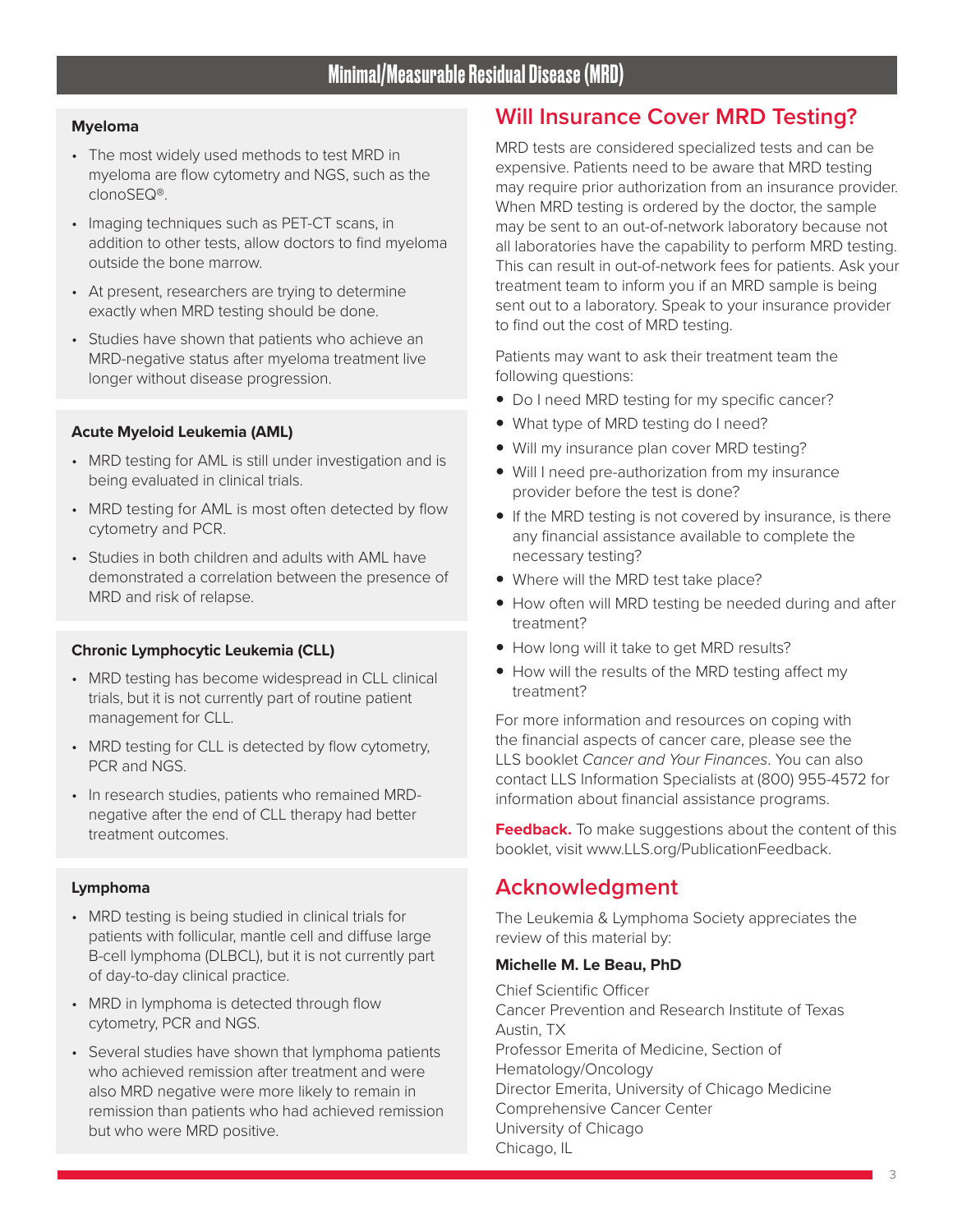## **We're Here to Help**

LLS offers free information and services for patients and families affected by blood cancers. This section of the booklet lists various resources available to you. Use this information to learn more, to ask questions, and to make the most of your healthcare team.

#### **For Help and Information**

**Consult with an Information Specialist.** Information Specialists are highly trained oncology social workers, nurses and health educators. They offer up-to-date information about disease, treatment and support. Language services are available. For more information, please:

- Call: (800) 955-4572 (Monday through Friday, 9 a.m. to 9 p.m. ET)
- Email and Live chat: www.LLS.org/InformationSpecialists

**Clinical Trials (Research Studies).** Research is ongoing to develop new treatment options for patients. LLS offers help for patients and caregivers in understanding, identifying and accessing clinical trials. Patients and caregivers can work with Clinical Trial Nurse Navigators who will help find clinical trials and personally assist them throughout the entire clinical trial process. Visit www.LLS.org/CTSC for more information.

**One-on-One Nutrition Consultations.** Access free oneon-one nutrition consultations provided by a registered dietitian with experience in oncology nutrition. Dietitians assist callers with information about healthy eating strategies, side effect management, and survivorship nutrition. They also provide additional nutrition resources. Please visit www.LLS.org/nutrition for more information.

**Free Information Booklets.** LLS offers free education and support booklets that can either be read online or ordered. Please visit www.LLS.org/booklets for more information.

**Telephone/Web Education Programs.** LLS offers free telephone/Web and video education programs for patients, caregivers and healthcare professionals. Please visit www.LLS.org/programs for more information.

**Financial Assistance.** LLS offers financial support, including insurance premium and medication co-pay assistance, to eligible individuals with blood cancer. For more information, please:

- y Call: (877) 557-2672
- Visit: www.LLS.org/finances

**LLS Health Manager™ App.** This free mobile app helps you manage your health by tracking side effects, medication, food and hydration, questions for your doctor, and more. Export the information you've tracked in a calendar format and share it with your doctor. You can also set up reminders to take medications, hydrate, and eat. Please visit www.LLS.org/HealthManager to download for free.

LLS Coloring for Kids<sup>™</sup>. This free coloring app allows children (and adults) to express their creativity and offers activities to help them learn about blood cancer and its treatment. The app includes blank canvases, general coloring pages and pages from LLS coloring books. This app can be used anywhere and may help pass the time in waiting rooms or during treatment. Visit www.LLS.org/ColoringApp to learn more and download.

**Podcast.** *The Bloodline with LLS* is here to remind you that after a diagnosis comes hope. Listen in as patients, caregivers, advocates, doctors and other healthcare professionals discuss diagnosis, treatment options, quality-of-life concerns, treatment side effects, doctorpatient communication and other important survivorship topics. Visit www.LLS.org/TheBloodline for more information and to subscribe.

**Suggested Reading.** LLS provides a list of selected books recommended for patients, caregivers, children and teens. Visit www.LLS.org/SuggestedReading to find out more.

#### **Community Resources and Networking**

**LLS Community.** The one-stop virtual meeting place for talking with other patients and receiving the latest blood cancer resources and information. Share your experiences with other patients and caregivers and get personalized support from trained LLS staff. Visit www.LLS.org/community to join.

**Weekly Online Chats.** Moderated online chats can provide support and help cancer patients reach out and share information. Please visit www.LLS.org/chat for more information.

**LLS Chapters.** LLS offers community support and services in the United States and Canada including the *Patti Robinson Kaufmann First Connection® Program* (a peer-to-peer support program), local support groups and other great resources. For more information about these programs or to contact your chapter, please:

- y Call: (800) 955-4572
- Visit: www.LLS.org/ChapterFind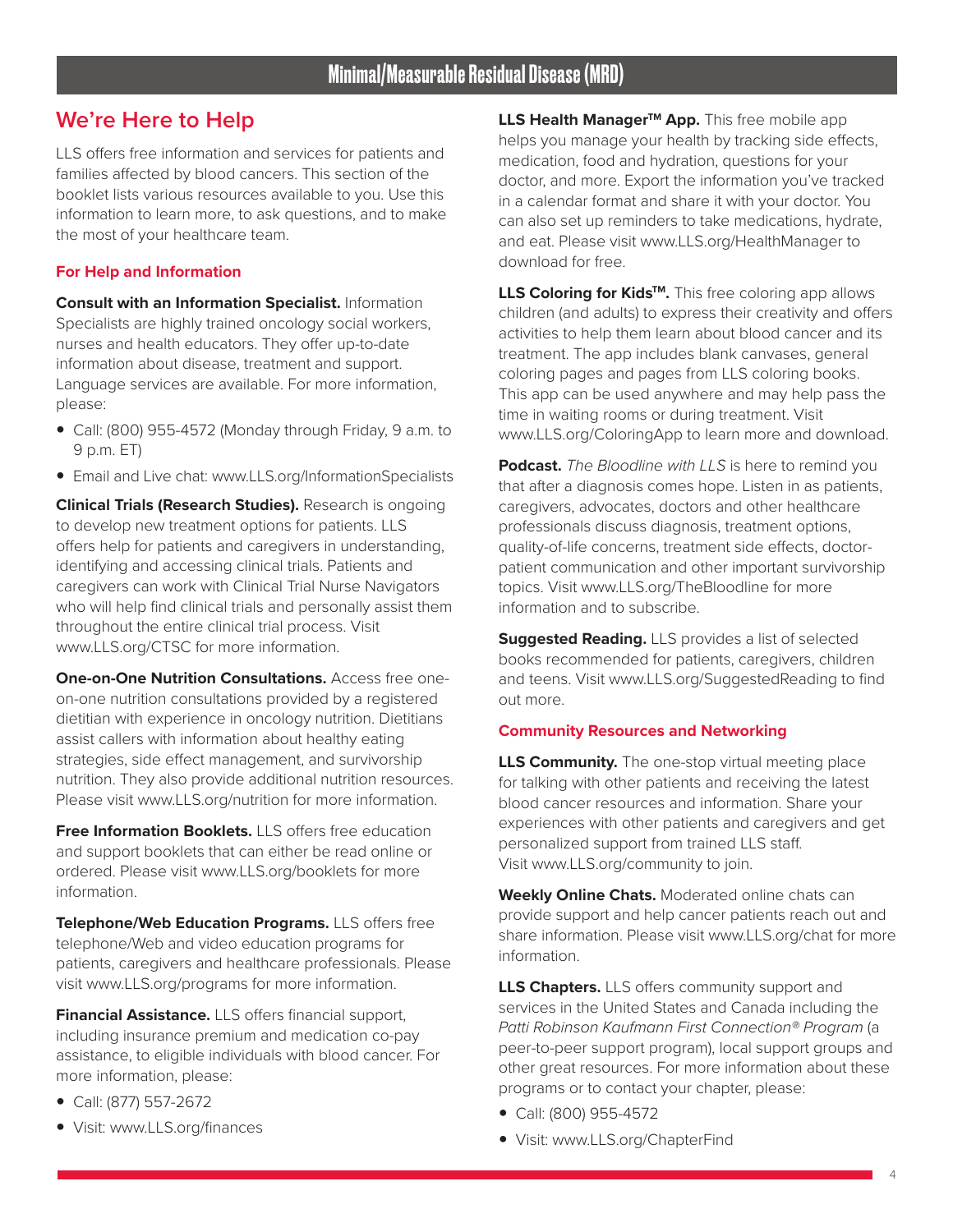**Other Helpful Organizations.** LLS offers an extensive list of resources for patients and families. There are resources that provide help with financial assistance, counseling, transportation, patient care and other needs. For more information, please visit www.LLS.org/ResourceDirectory to obtain the directory.

**Advocacy.** The LLS Office of Public Policy (OPP) enlists volunteers to advocate for policies and laws to speed new treatments and improve access to quality medical care. For more information, please

- Call: (800) 955-4572
- Visit: www.LLS.org/advocacy

#### **Additional Help for Specific Populations**

**Información en Español (LLS information in Spanish).**  Please visit www.LLS.org/espanol for more information.

**Language Services.** Let members of your healthcare team know if you need translation or interpreting services because English is not your native language, or if you need other assistance, such as a sign language interpreter. Often these services are free.

**Information for Veterans.** Veterans who were exposed to Agent Orange while serving in Vietnam may be able to get help from the United States Department of Veterans Affairs. For more information, please

- Call: the VA (800) 749-8387
- Visit: www.publichealth.va.gov/exposures/AgentOrange

**World Trade Center Survivors.** People involved in the aftermath of the 9/11 attacks and subsequently diagnosed with a blood cancer may be able to get help from the World Trade Center (WTC) Health Program. People eligible for help include:

- Responders
- Workers and volunteers who helped with rescue, recovery and cleanup at the WTC-related sites in New York City (NYC)
- Survivors who were in the NYC disaster area and those who lived, worked or were in school in that area
- Responders to the Pentagon and the Shanksville, PA, crashes

For more information, please

- Call: WTC Health Program at (888) 982-4748
- Visit: www.cdc.gov/wtc/faq.html

**People Suffering from Depression.** Treating depression has benefits for cancer patients. Seek medical advice if your mood does not improve over time, for example, if you feel depressed every day for a two-week period. For more information, please:

- Call: The National Institute of Mental Health (NIMH) at (866) 615-6464
- Visit: NIMH at www.nimh.nih.gov and enter "depression" in the search box

# **References**

Benton CB, Ravandi F. A mind map for managing minimal residual disease in acute myeloid leukemia [review]. *Clinical Advances in Hematology & Oncology.* 2017;15(11):859-867.

Buccisano F, Hourigan CS, Walter RB. The prognostic significance of measurable ("minimal") residual disease in acute myeloid leukemia. *Current Hematologic Malignancy Reports.* 2017;12(6):547-556. doi:10.1007/ s11899-017-0420-z.

Chase ML, Armand P. Minimal residual disease in non-Hodgkin lymphoma—current applications and future directions. *British Journal of Haematology.*  2018;180(2):177-188. doi:10.1111/bjh.14996.

Dearment A. FDA approves first NGS test to detect minimal residual disease in two blood cancers [news release]. Med City News website. https://medcitynews. com/2018/09/fda-approves-first-ngs-test-to-detectminimal-residual-disease-in-two-blood-cancers/ Published September 30, 2018. Accessed May 20, 2022.

Dogliotti I, Drandi D, Genuardi E, et al. New molecular technologies for minimal residual disease evaluation in B-cell lymphoid malignancies. *Journal of Clinical Medicine.* 2018;7(9):piiE288. doi:10.3390/jcm7090288.

Fuda F, Chen W. Minimal/measurable residual disease detection in acute leukemias by multiparameter flow cytometry. *Current Hematologic Malignancy Reports.* 2018;13(6):455-466. doi:10.1007/s11899-018-0479-1.

Helwick C. Minimal residual disease testing in AML: still a shifting target. The ASCO Post (American Society of Clinical Oncology [online]). June 25, 2018. https://www. ascopost.com/issues/june-25-2018/minimal-residualdisease-testing-in-aml/ Accessed May 20, 2022.

Hillengass J, Merz M, Delorme S. Minimal residual disease in multiple myeloma: use of magnetic resonance imaging. *Seminars in Hematology.* 2018;55(1):19-21. doi:10.1053/j.seminhematol.2018.02.001.